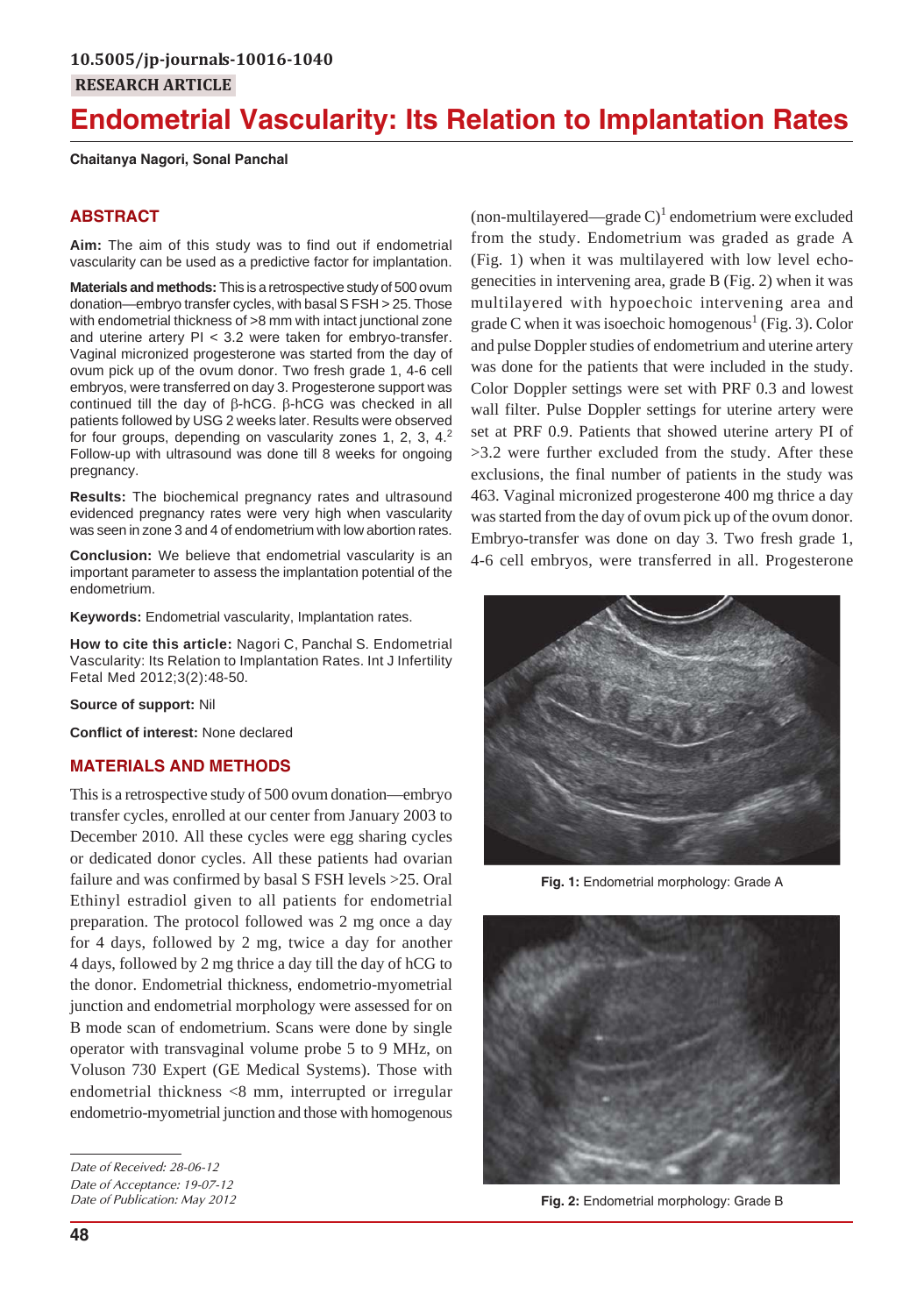support was continued till the day of  $\beta$ -hCG, that was day 12 after transfer. Positive pregnancy test, that is  $β-hCG > 10$ , was the primary desired result. Presence of gestational sac in endometrial cavity on ultrasound done after 2 weeks of β-hCG was the final desired result. Frequency of primary and final desired results were calculated for four groups, depending on vascularity zones  $1, 2, 3, 4$ .<sup>2</sup> When blood vessels reached the hypoechoic endometrio-myometrial junction, it was graded as zone 1 vascularity (Fig. 4), when it reached the outer hyperechoic line of endometrium, it was zone 2 vascularity (Fig. 5), when it reached the intervening hypoechoic area it was known as zone 3 (Fig. 6) vascularity and when vessels reached the central echogenic line, it was known as zone 4 vascularity (Fig. 7). Follow-up with ultrasound was done till 8 weeks for ongoing pregnancy.

### **RESULTS**

Table 1 shows the numbers of the patients with vascularity in zone 1, 2, 3 and 4, number of patients with  $+\beta$ -hCG results in each group, number of patients with ultrasound evidence of pregnancy in each group and number of abortions/failed pregnancies in each group.



**Fig. 3:** Endometrial morphology: Grade C



**Fig. 4:** Endometrial vascularity: Zone 1

*International Journal of Infertility and Fetal Medicine, Vol. 3, No. 2* **49**

Table 2 shows the distribution of patient population for vascularity in zone 1, 2, 3 and 4 of the endometrium. The second row in Table 2 shows chemical pregnancy rate (in percentage), in each group, row 3 shows how many percentage of patients with vascularity in a particular vascularity zone had an ultrasound evidence of pregnancy. The last row in Table 2 shows the abortion rates in each group.

#### **DISCUSSION**

Implantation is the weakest link for the success of any ART procedure. Several workers have presented several parameters and assessment techniques to assess the implantation potential of the endometrium. Intact endometrio-myometrial junction and thickness of minimum 8 mm have been the most established ones. Smith et  $al<sup>1</sup>$ have graded the endometrial morphology into grade A, B, and C. Gonen and  $\text{Casper}^3$  have classified the endometrial morphology into type A, B and C. Both have found better implantation rates when the endometrium was multilayered with echogenecities in the hypoechoic areas in between the lines.



**Fig. 5:** Endometrial vascularity: Zone 2



**Fig. 6:** Endometrial vascularity: Zone 3